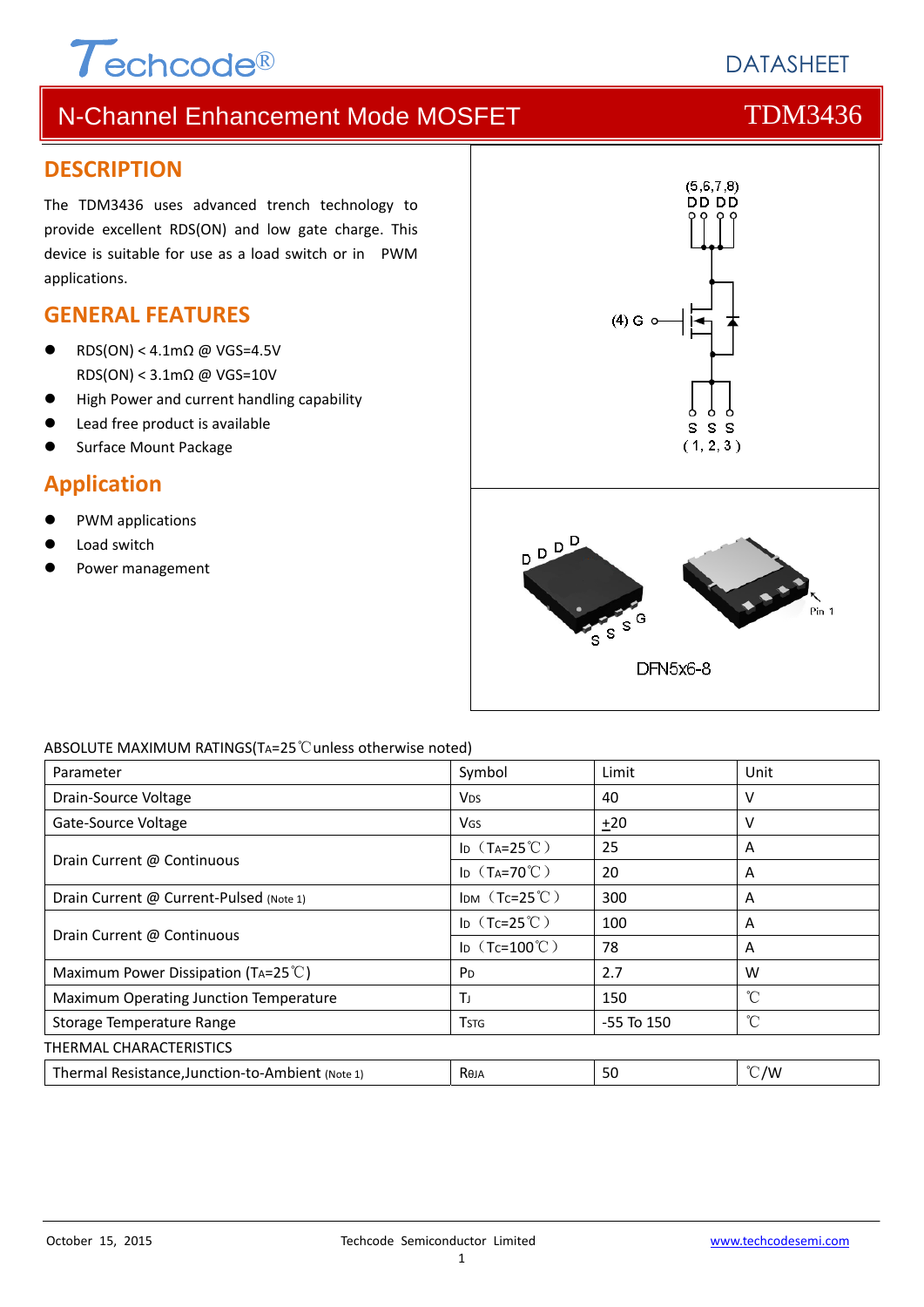

# **ELECTRICAL CHARACTERISTICS (TA=25**℃**unless otherwise noted)**

| Parameter                                 | Symbol                  | Condition                                         | Min                      | Typ            | Max                      | Unit      |  |  |
|-------------------------------------------|-------------------------|---------------------------------------------------|--------------------------|----------------|--------------------------|-----------|--|--|
| OFF CHARACTERISTICS                       |                         |                                                   |                          |                |                          |           |  |  |
| Drain-Source Breakdown Voltage            | <b>BVDSS</b>            | VGS=0V ID=250µA                                   | 40                       | $\blacksquare$ | $\blacksquare$           | $\vee$    |  |  |
| Zero Gate Voltage Drain Current           | <b>l</b> <sub>DSS</sub> | VDS=32V,VGS=0V                                    |                          |                | $\mathbf 1$              | $\mu$ A   |  |  |
| Gate-Body Leakage Current                 | lgss                    | VGS=±20V,VDS=0V                                   | $\overline{a}$           | $\blacksquare$ | ±100                     | nA        |  |  |
| <b>ON CHARACTERISTICS (Note 2)</b>        |                         |                                                   |                          |                |                          |           |  |  |
| <b>Gate Threshold Voltage</b>             | VGS(th)                 | VDS=VGS, ID=250µA                                 | 1.4                      | 1.7            | 2.5                      | $\vee$    |  |  |
| Drain-Source On-State Resistance          | RDS(ON)                 | VGS=4.5V, ID=20A                                  |                          | 3.1            | 4.1                      | $m\Omega$ |  |  |
|                                           |                         | VGS=10V, ID=25A                                   | $\overline{a}$           | 2.4            | 3.1                      | $m\Omega$ |  |  |
| <b>DYNAMIC CHARACTERISTICS (Note4)</b>    |                         |                                                   |                          |                |                          |           |  |  |
| Input Capacitance                         | Ciss                    | VDS=20V, VGS=0V, F=1.0MHz                         | $\blacksquare$           | 2650           | $\overline{\phantom{a}}$ | PF        |  |  |
| <b>Output Capacitance</b>                 | Coss                    |                                                   | $\overline{\phantom{a}}$ | 750            | $\bar{\phantom{a}}$      | PF        |  |  |
| Reverse Transfer Capacitance              | Crss                    |                                                   | $\overline{\phantom{a}}$ | 88             | $\overline{\phantom{a}}$ | PF        |  |  |
| <b>SWITCHING CHARACTERISTICS (Note 3)</b> |                         |                                                   |                          |                |                          |           |  |  |
| Turn-on Delay Time                        | $td($ on $)$            | VDS=20V, RL=20 $\Omega$ , VGEN=10V, RG=6 $\Omega$ | $\blacksquare$           | 17             | $\mathbb{L}$             | nS        |  |  |
| Turn-on Rise Time                         | tr                      | $ID=1A$                                           | $\overline{a}$           | 11.5           | $\overline{\phantom{a}}$ | nS        |  |  |
| Turn-Off Delay Time                       | $td($ off $)$           |                                                   |                          | 36             | $\sim$                   | nS        |  |  |
| Turn-Off Fall Time                        | tf                      |                                                   | $\overline{a}$           | 31             | $\sim$                   | nS        |  |  |
| <b>Total Gate Charge</b>                  | $Q_g$                   | VDS=20V,ID=25A,VGS=4.5V                           |                          | 17             | $\blacksquare$           | nC        |  |  |
| Gate-Source Charge                        | Qgs                     |                                                   | $\blacksquare$           | $\overline{7}$ | $\bar{\phantom{a}}$      | nC        |  |  |
| Gate-Drain Charge                         | Qgd                     |                                                   | $\blacksquare$           | 5.3            | $\mathbf{r}$             | nC        |  |  |
| Body Diode Reverse Recovery Time          | Trr                     | IF=5A, dl/dt=100A/us                              | $\overline{a}$           | 38             | $\overline{a}$           | nS        |  |  |
| Body Diode Reverse Recovery Charge        | Qrr                     |                                                   | L.                       | 35             | $\overline{a}$           | nC        |  |  |
| DRAIN-SOURCE DIODE CHARACTERISTICS        |                         |                                                   |                          |                |                          |           |  |  |
| Diode Forward Voltage (Note 2)            | <b>V<sub>SD</sub></b>   | VGS=0V,Is=20A                                     | $\blacksquare$           | 0.8            | 1.1                      | $\vee$    |  |  |

NOTES:

1. Pulse width limited by max. junction temperature.

2. Pulse Test: Pulse Width  $\leq 300$ μs, Duty Cycle  $\leq 2\%$ .

3. Guaranteed by design, not subject to production testing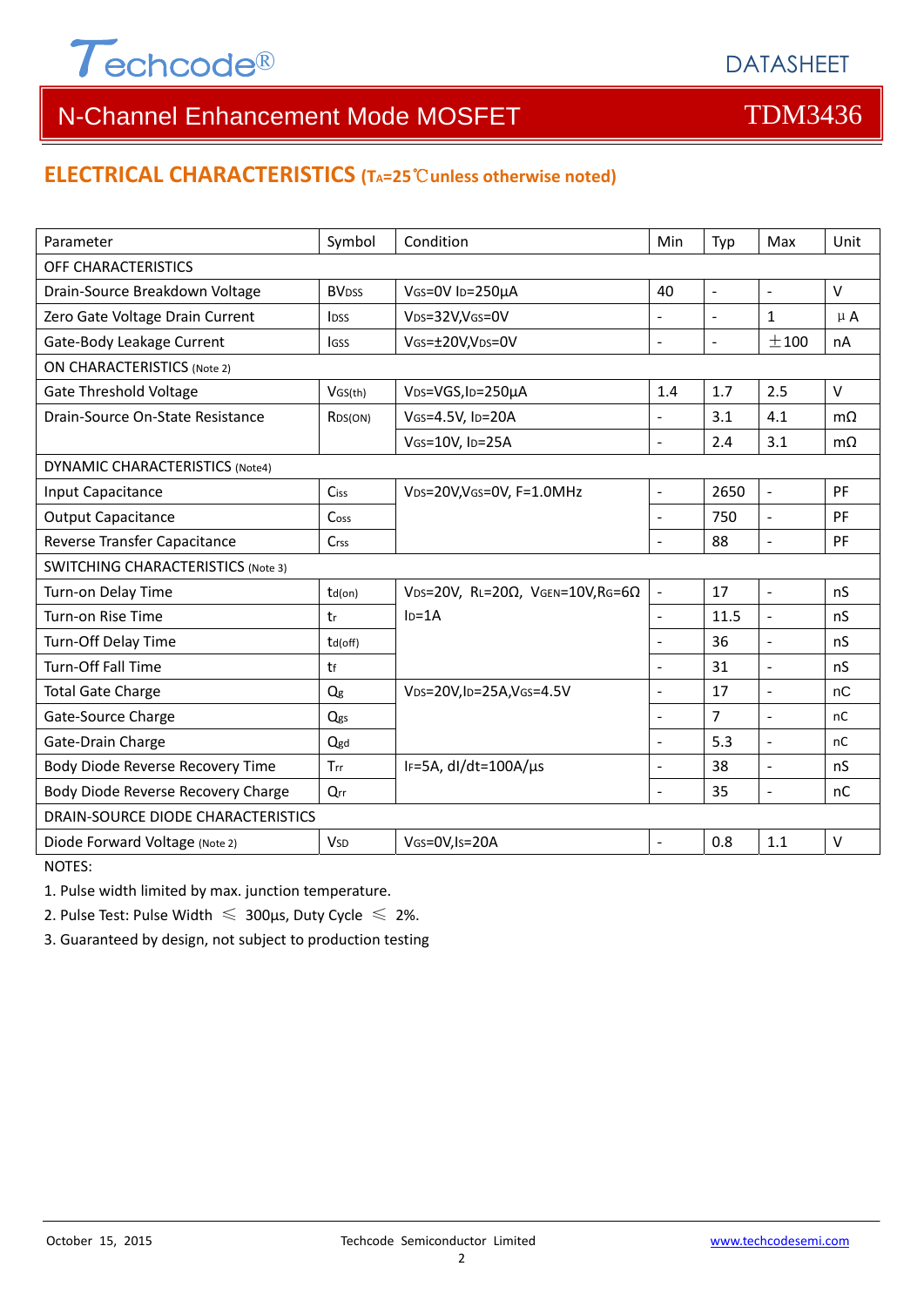

# **Typical Operating Characteristics**



<sup>120</sup> 100 D-Drain Current (A) 80 60 40 20  $|T_c = 25^{\circ}C$ ,  $V_c = 10V$  $\overline{O}$ 40 60 80 100 120 140 160 180 20 0 T<sub>j</sub>- Junction Temperature (°C)

# **Drain Current**

### **Thermal Transient Impedance**

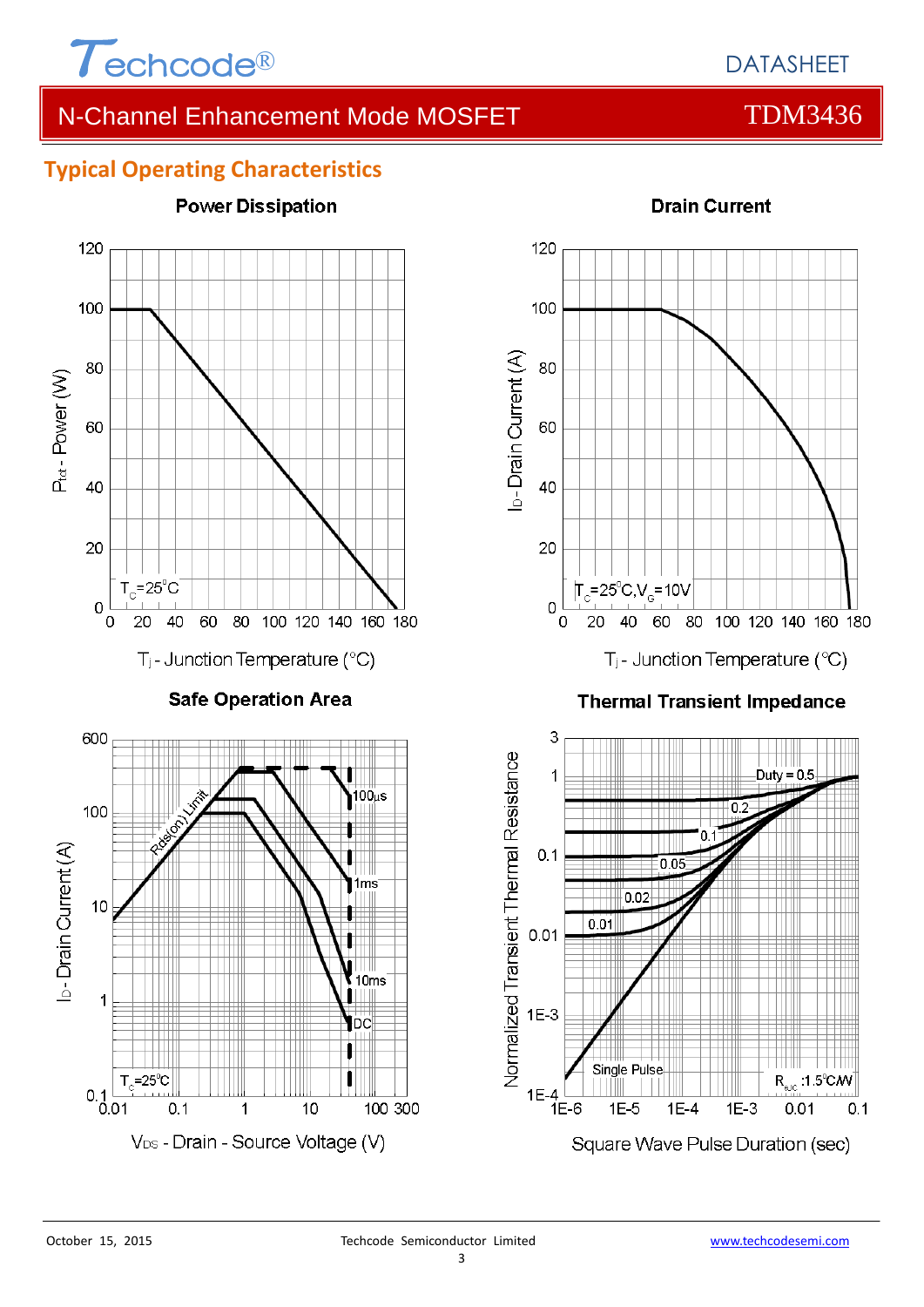

# **Typical Operating Characteristics(Cont.)**



### **Safe Operation Area**

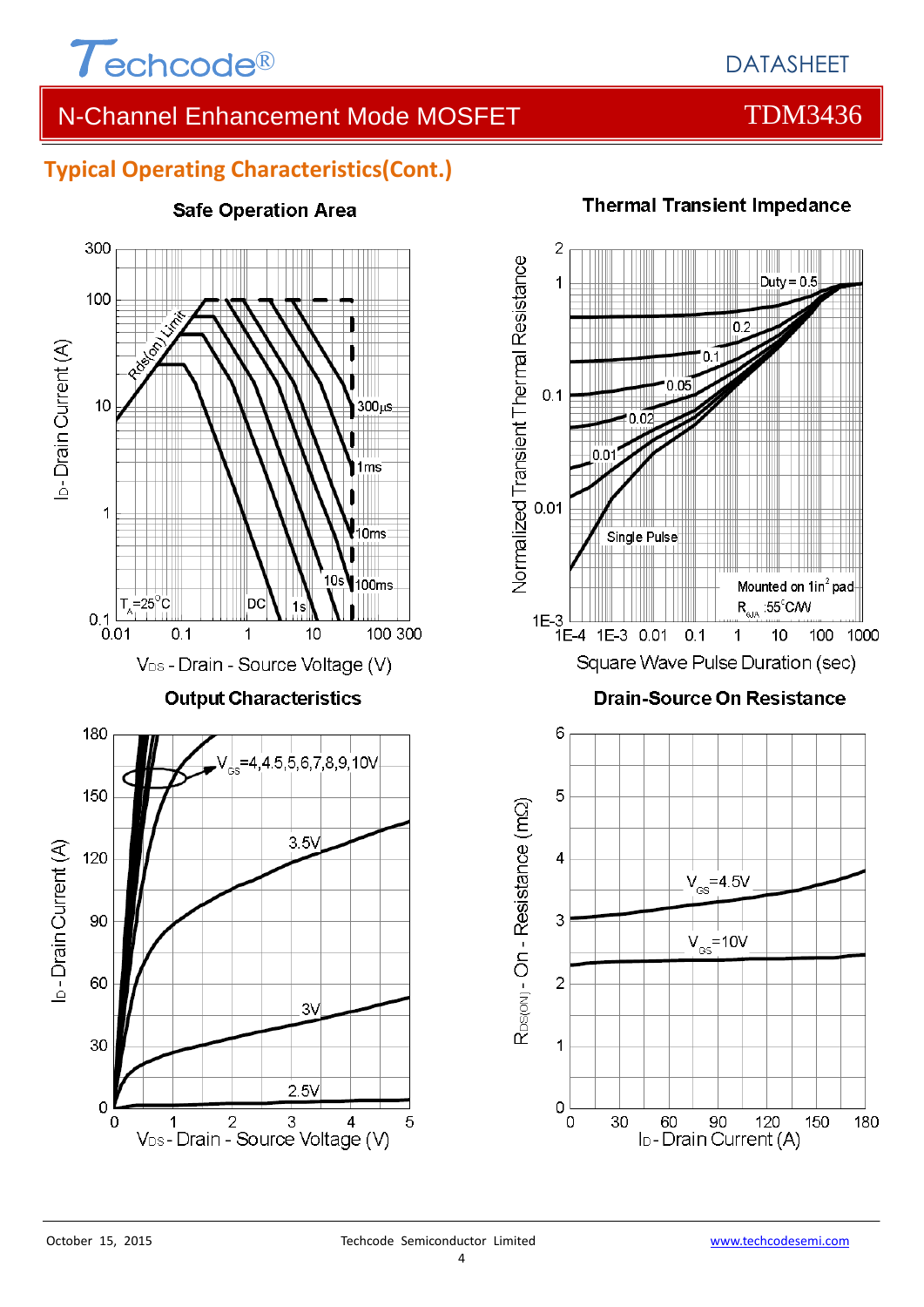

# **Typical Operating Characteristics (Cont.)**



### **Gate-Source On Resistance**



### **Source-Drain Diode Forward**

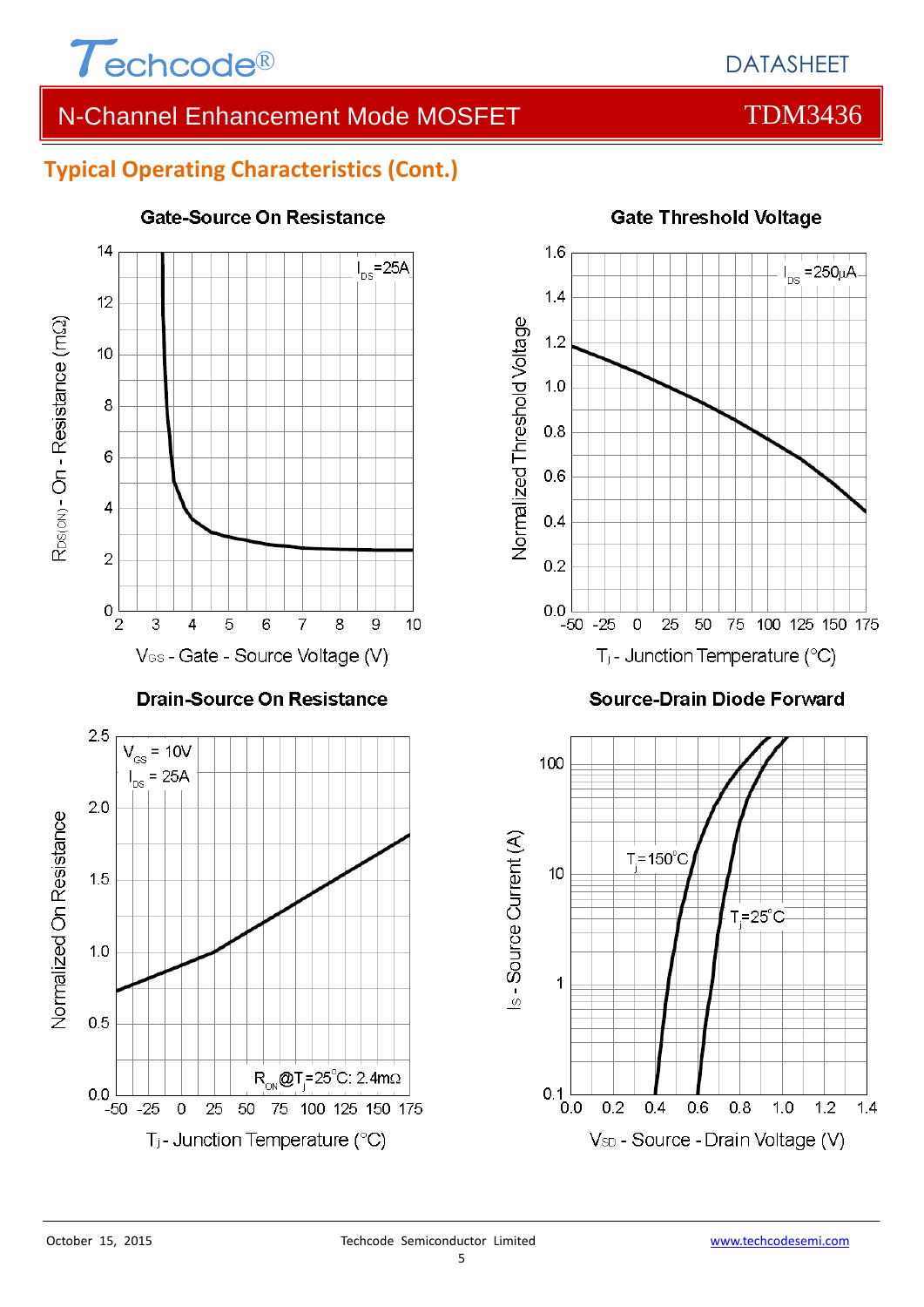

# **Typical Operating Characteristics (Cont.)**



### **Capacitance**



### **Gate Charge**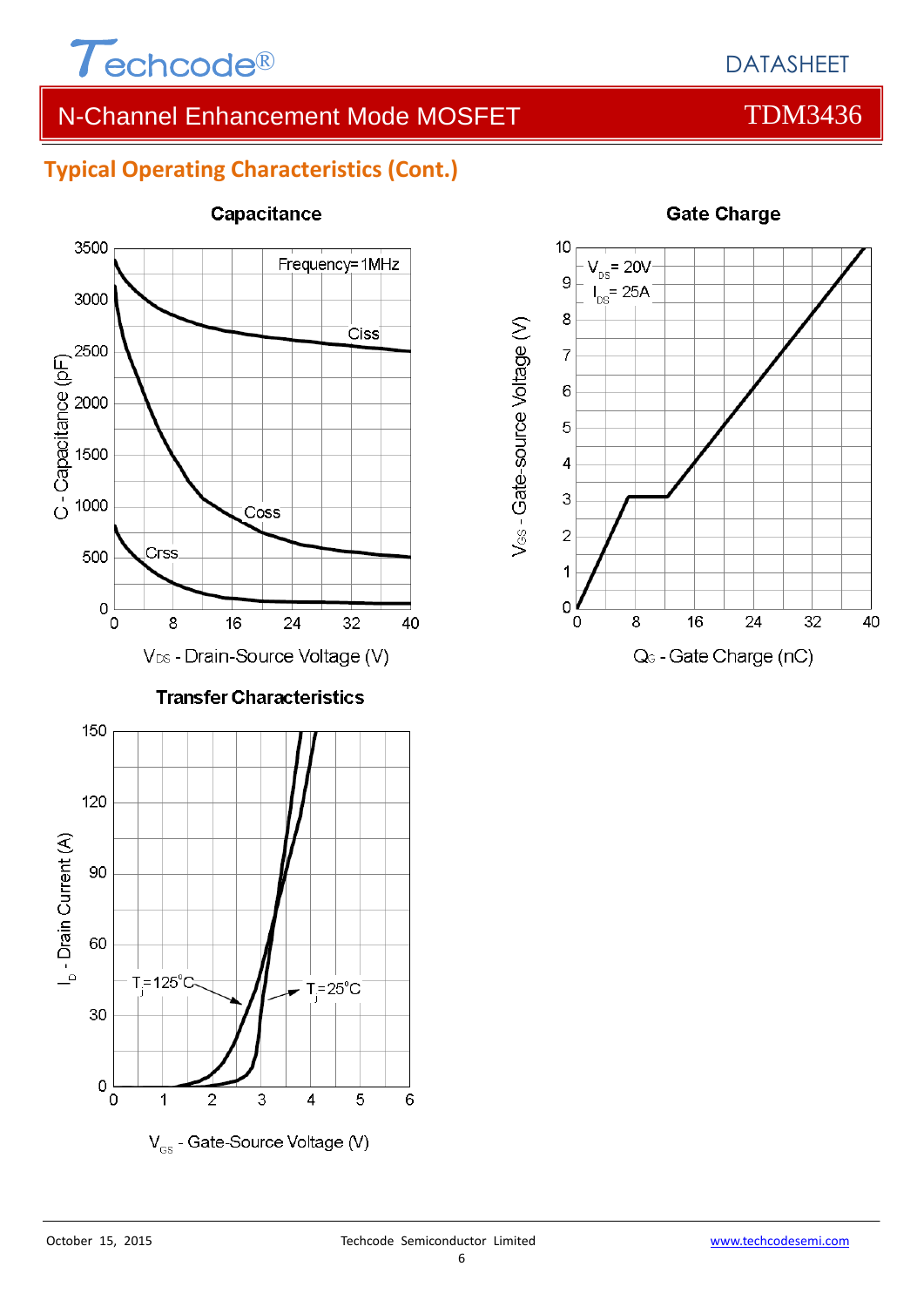

# **Package Information**

### DFN5\*6-8 Package



|        | <b>DFN5x6-8</b>    |      |               |       |  |  |
|--------|--------------------|------|---------------|-------|--|--|
| romM≺o | <b>MILLIMETERS</b> |      | <b>INCHES</b> |       |  |  |
|        | MIN.               | MAX. | MIN.          | MAX.  |  |  |
| А      | 0.90               | 1.20 | 0.035         | 0.047 |  |  |
| в      | 0.3                | 0.51 | 0.012         | 0.020 |  |  |
| c      | 0.19               | 0.25 | 0.007         | 0.010 |  |  |
| D      | 4.80               | 5.30 | 0.189         | 0.209 |  |  |
| D1     | 4.00               | 4.40 | 0.157         | 0.173 |  |  |
| Е      | 5.90               | 6.20 | 0.232         | 0.244 |  |  |
| E1     | 5.50               | 5.80 | 0.217         | 0.228 |  |  |
| е      | 1.27 BSC           |      | 0.050 BSC     |       |  |  |
| F      | 0.05               | 0.30 | 0.002         | 0.012 |  |  |
| F1     | 0.35               | 0.75 | 0.014         | 0.030 |  |  |
| G      | 0.05               | 0.30 | 0.002         | 0.012 |  |  |
| G1     | 0.35               | 0.75 | 0.014         | 0.030 |  |  |
| н      | 3.34               | 3.9  | 0.131         | 0.154 |  |  |
| κ      | 0.762              |      | 0.03          |       |  |  |

### **RECOMMENDED LAND PATTERN** 4.6  $0.5$  $0.77$  $0.64$ 0.55 3.95  $\overline{\phantom{a}}$ 1.43  $rac{1}{1}$  $\pm$  $\pm$  $\Box$  $\top$ 0.65 î  $\left\lfloor 1.27 \right\rfloor$  $0.5$ UNIT: mm

죠

 $\mathbf{r}$ 

Note : 1. Dimension D, D1, D2 and E1 do not include mold flash or protrusions. Mold flash or protrusions shall not exceed 10 mil.



DATASHEET